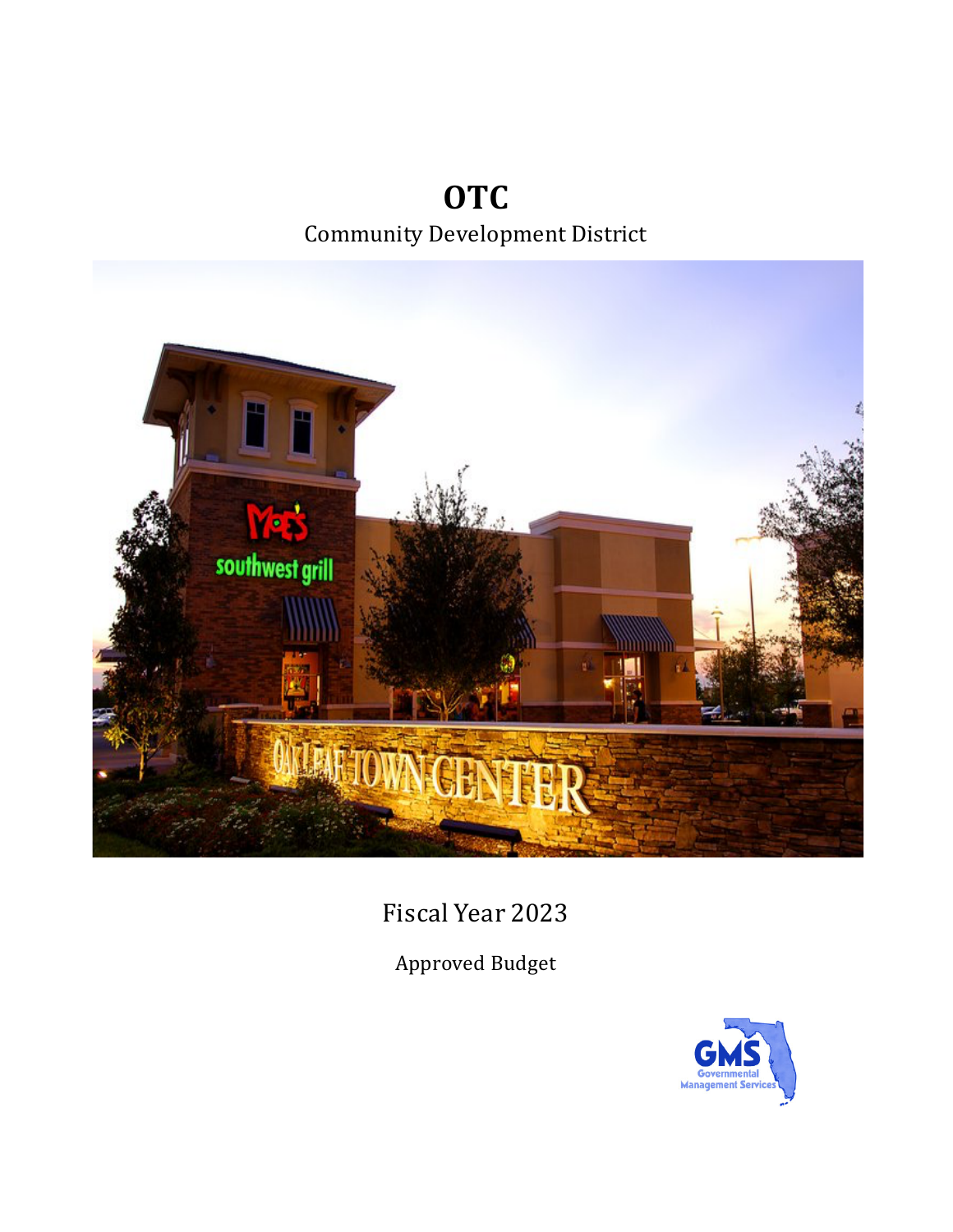## **OTC Community Development District**

## TABLE OF CONTENTS

## General Fund

| Summary of Revenues and Expenses | Page 1   |
|----------------------------------|----------|
| <b>Narrative</b>                 | Page 2-5 |
| Series 2007A Debt Service Fund   |          |
| Summary of Revenues and Expenses | Page 6   |
| Amortization Schedule            | Page 7   |
| Capital Reserve Fund             | Page 8   |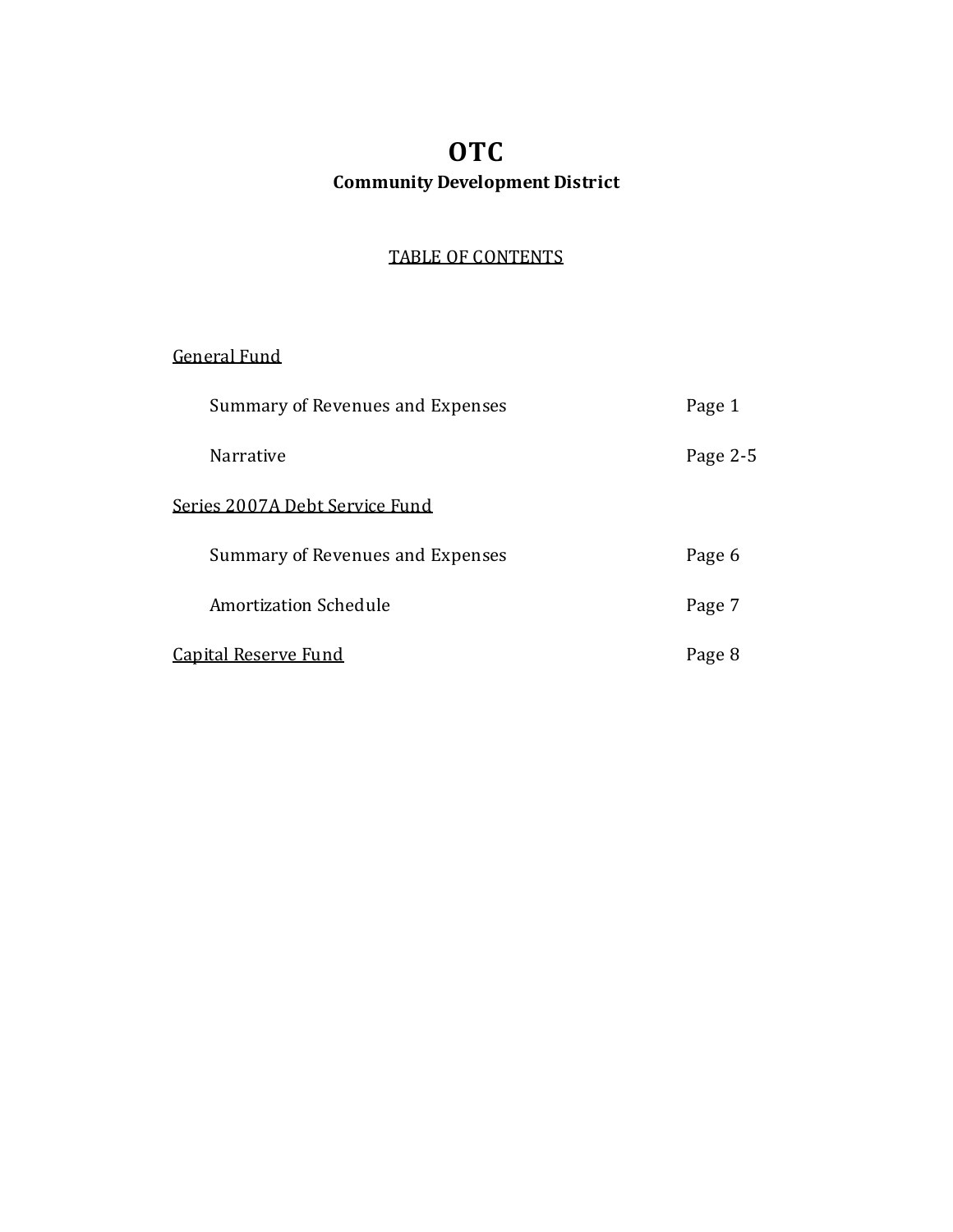# **OTC Community Development District**

Approved Operating Budget

|                                       | Adopted |                                       |    | <b>Actual as of</b> |    | Projected       |              | Approved                  |         |  |  |
|---------------------------------------|---------|---------------------------------------|----|---------------------|----|-----------------|--------------|---------------------------|---------|--|--|
|                                       |         |                                       |    |                     |    |                 | Projected    |                           |         |  |  |
|                                       |         | <b>Budget FY 22</b>                   |    | 3/31/2022           |    | <b>6 Months</b> | 9/30/2022    | <b>Budget FY 23</b>       |         |  |  |
| <b>Revenues</b>                       |         |                                       |    |                     |    |                 |              |                           |         |  |  |
| Assessments - Tax Collector           | \$      | 74,525                                | \$ | 73,031              | \$ | 1,494           | \$<br>74,525 | \$                        | 74,525  |  |  |
| Carry Forward Surplus                 | \$      | 7,714                                 | \$ | 7,714               | \$ |                 | \$<br>7,714  | \$                        | 9,723   |  |  |
| <b>Total Revenues</b>                 | \$      | 82,239                                | \$ | 80,745              | \$ | 1,494           | \$<br>82,239 | \$                        | 84,248  |  |  |
| <b>Expenditures</b>                   |         |                                       |    |                     |    |                 |              |                           |         |  |  |
| Administrative                        |         |                                       |    |                     |    |                 |              |                           |         |  |  |
| Supervisors                           | \$      | 1,800                                 | \$ |                     | \$ | 600             | \$<br>600    | \$                        | 1,800   |  |  |
| <b>FICA Expense</b>                   | \$      | 138                                   | \$ |                     | \$ | 46              | \$<br>46     | \$                        | 138     |  |  |
| <b>Engineering Fees</b>               | \$      | 2,000                                 | \$ |                     | \$ | 1,000           | \$<br>1,000  | \$                        | 2,000   |  |  |
| <b>Attorney Fees</b>                  | \$      | 7,500                                 | \$ | 1,660               | \$ | 2,500           | \$<br>4,160  | \$                        | 7,500   |  |  |
| Arbitrage                             | \$      | 600                                   | \$ |                     | \$ | 600             | \$<br>600    | \$                        | 600     |  |  |
| Annual Audit                          | \$      | 3,900                                 | \$ | 3,400               | \$ |                 | \$<br>3,400  | \$                        | 4,000   |  |  |
| Assessment Roll                       | \$      | 5,000                                 | \$ | 5,000               | \$ |                 | \$<br>5,000  | \$                        | 5,000   |  |  |
| Dissemination                         | \$      | 5,825                                 | \$ | 2,781               | \$ | 2,813           | \$<br>5,594  | \$                        | 5,825   |  |  |
| <b>Trustee Fees</b>                   | \$      | 3,600                                 | \$ | 3,500               | \$ |                 | \$<br>3,500  | \$                        | 3,600   |  |  |
| Management Fees - GMS                 | \$      | 35,000                                | \$ | 17,500              | \$ | 17,500          | \$<br>35,000 | \$                        | 36,750  |  |  |
| <b>Information Technology</b>         | \$      | 1,675                                 | \$ | 837                 | \$ | 840             | \$<br>1,677  | \$                        | 2,010   |  |  |
| Website Maintenance                   | \$      | 825                                   | \$ | 344                 | \$ | 413             | \$<br>756    | \$                        | 990     |  |  |
| Telephone                             | \$      | 50                                    | \$ |                     | \$ | 25              | \$<br>25     | \$                        | 25      |  |  |
| Postage                               | \$      | 400                                   | \$ | 32                  | \$ | 150             | \$<br>182    | \$                        | 200     |  |  |
| Printing & Binding                    | \$      | 700                                   | \$ | 47                  | \$ | 150             | \$<br>197    | \$                        | 300     |  |  |
| Insurance                             | \$      | 7,153                                 | \$ | 6,731               | \$ |                 | \$<br>6,731  | \$                        | 7,572   |  |  |
| Travel                                | \$      | 250                                   | \$ |                     | \$ | 125             | \$<br>125    | \$                        | 250     |  |  |
| Legal Advertising                     | \$      | 2,000                                 | \$ | 409                 | \$ | 1,550           | \$<br>1,959  | \$                        | 2,000   |  |  |
| <b>Other Current Charges</b>          | \$      | 1,000                                 | \$ | 68                  | \$ | 300             | \$<br>368    | \$                        | 966     |  |  |
| Office Supplies                       | \$      | 100                                   | \$ | $\mathbf{1}$        | \$ | 95              | \$<br>96     | \$                        | 100     |  |  |
| Dues, Licenses, Subscriptions         | \$      | 175                                   | \$ | 175                 | \$ |                 | \$<br>175    | \$                        | 175     |  |  |
| Capital Outlay                        | \$      | 100                                   | \$ |                     | \$ | 100             | \$<br>100    | \$                        |         |  |  |
| Maintenance                           |         |                                       |    |                     |    |                 |              |                           |         |  |  |
| Stormwater maintenance                | \$      | 2,448                                 | \$ |                     | \$ | 1,224           | \$<br>1,224  | \$                        | 2,448   |  |  |
| <b>Total Expenditures</b>             | \$      | 82,239                                | \$ | 42,485              |    | \$30,030        | \$<br>72,515 | \$                        | 84,248  |  |  |
| <b>Excess Revenues (Expenditures)</b> | \$      |                                       | \$ | 38,259              |    | \$(28, 536)     | \$<br>9,723  | \$                        |         |  |  |
|                                       |         |                                       |    |                     |    |                 | FY 2022      |                           | FY 2023 |  |  |
| <b>Net Assessments</b>                |         |                                       |    |                     |    |                 | \$<br>74,525 | \$                        | 74,525  |  |  |
|                                       |         | Discounts & Collections (7.5%)        |    |                     |    |                 | 6,043        | \$                        | 6,043   |  |  |
|                                       |         | <b>Gross Assessments</b>              |    |                     |    |                 | \$<br>80,568 | $\boldsymbol{\mathsf{S}}$ | 80,568  |  |  |
|                                       |         | Square Footage - 780,000              |    |                     |    |                 |              |                           |         |  |  |
|                                       |         | Net Assessment per square ft          |    |                     |    |                 | \$<br>0.096  | \$                        | 0.096   |  |  |
|                                       |         | <b>Gross Assessment per Square Ft</b> |    |                     |    |                 | \$<br>0.103  | \$                        | 0.103   |  |  |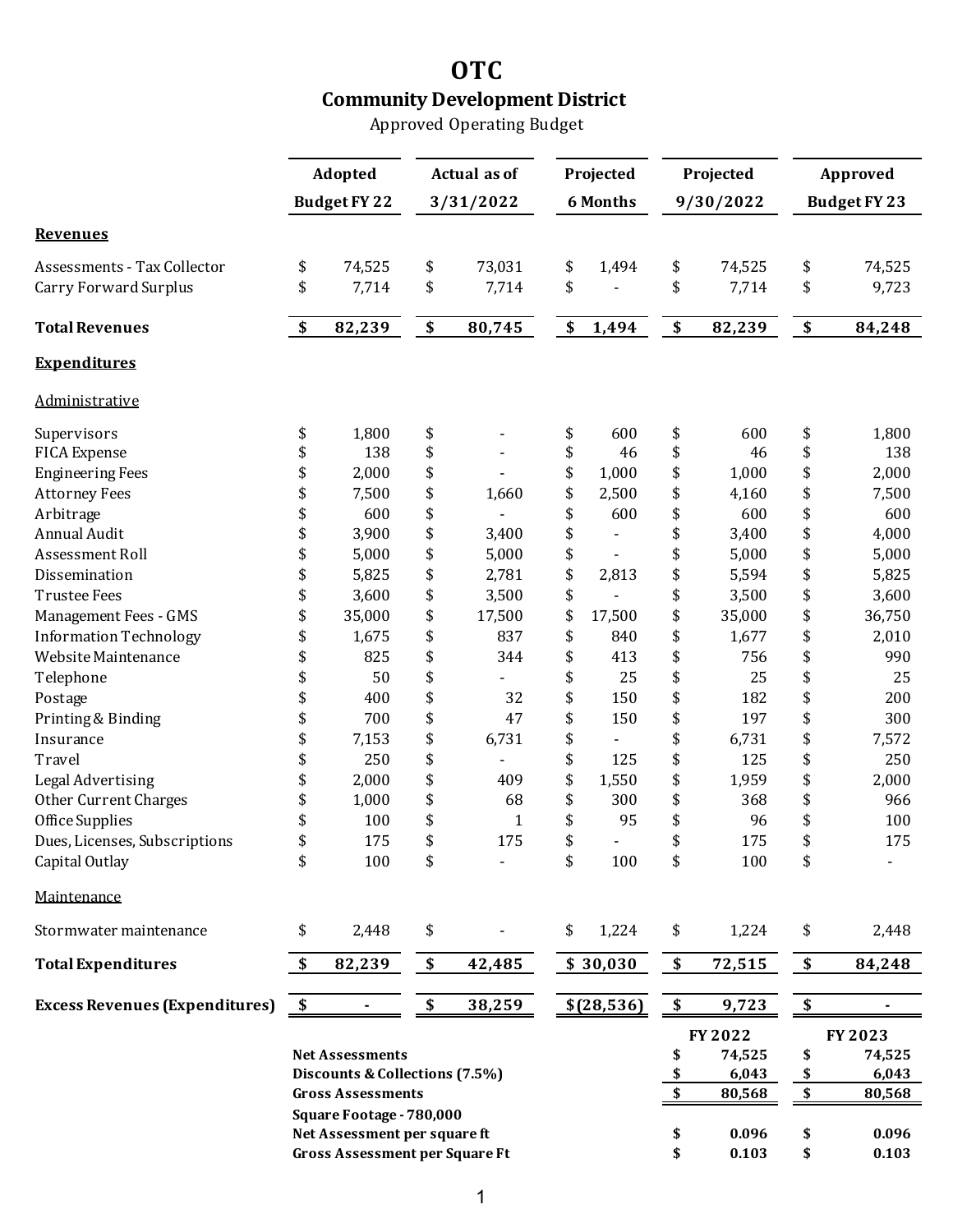#### **REVENUES:**

#### **Assessments**

Annual assessments will be levied on all assessable property within the District to fund the operating budget for the fiscal year. The assessments will be collected by the Duval County Tax Collectors Office.

#### **EXPENDITURES:**

#### **Administrative:**

#### **Supervisor Fees**

The Florida Statutes allows each board member to receive \$200 per meeting not to exceed  $$4,800$  in one year. The amount for the fiscal year is based upon 5 supervisors for 4 quarterly meetings.

#### **FICA Expense**

These expenses represent the Employer's share of Social Security and Medicare taxes withheld from the Board of Supervisors checks.

#### **Engineering Fees**

The District's engineering firm, England Thims, and Miller, will be providing general engineering services to the District, i.e. attendance and preparation for monthly board meetings, review invoices, etc.

#### **Attorney**

The District's legal counsel, Ke Law Group, will be providing general legal services to the District, i.e. attendance and preparation for monthly meetings, review operating & maintenance contracts, etc.

#### **Arbitrage**

The District is required to annually have an arbitrage rebate calculation on the District's Series 2007 Special Assessment Revenue Bonds. The District has contracted with Grau and Company to calculate the rebate liability and submit a report to the District.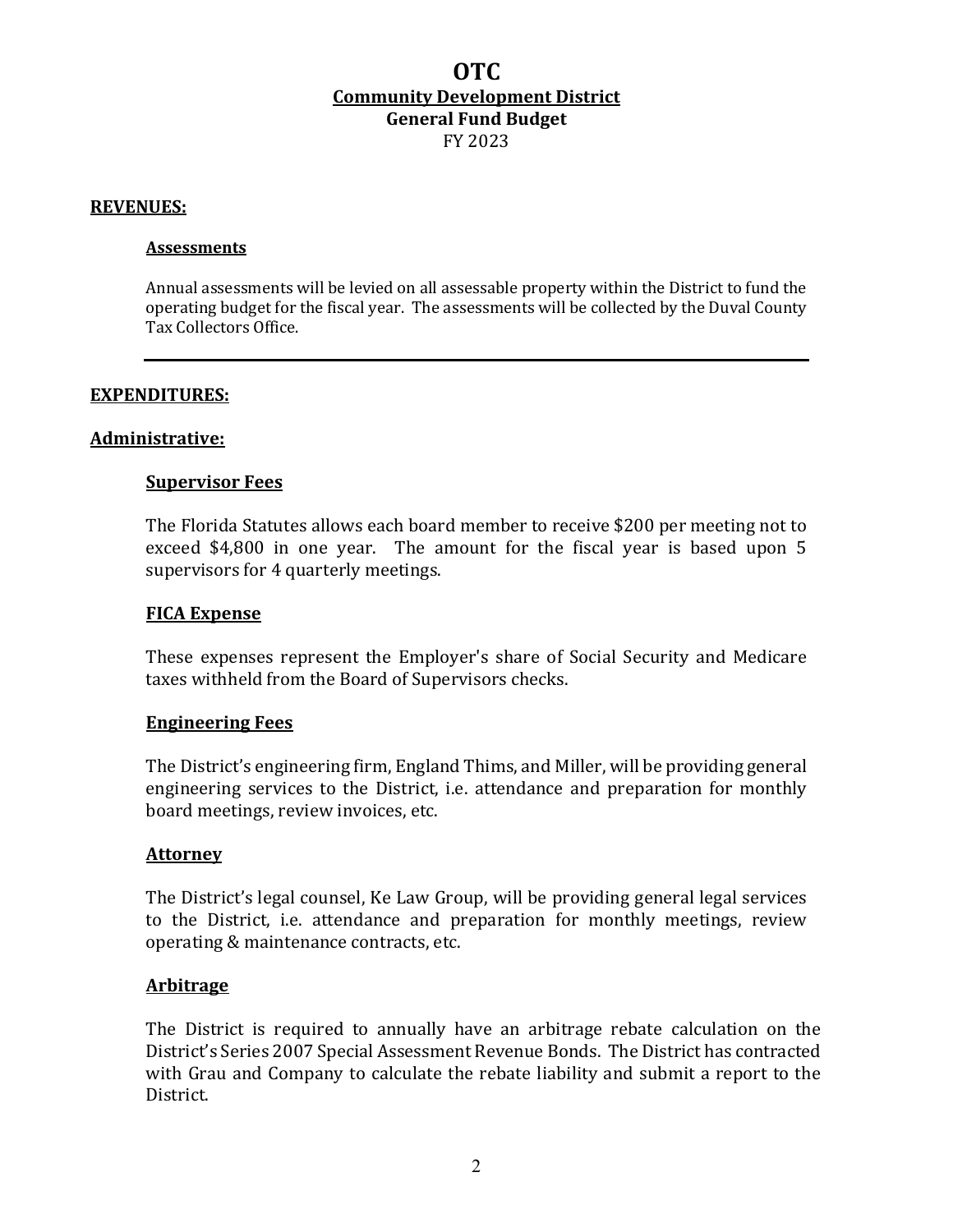## **Annual Audit**

The District is required annually to conduct an audit of its financial records by an Independent Certified Public Accounting Firm. The District has contracted Grau and Associates to conduct their annual audit.

### **Assessment Roll**

Governmental Management Services, LLC serves as the District's collection agent and certifies the District's non-ad valorem assessments with the county tax collector.

#### **Dissemination Agent**

The District is required by the Security and Exchange Commission to comply with Rule  $15(c)(2)-12(b)(5)$ , which relates to additional reporting requirements for unrated bond issues. The District has contracted with Governmental Management Services, LLC, the District's bond underwriter, to provide this service.

#### **Trustee Fees**

The District's Series 2007 Special Assessment Revenue Bonds are held by a trustee at Region's Bank. The amount represents the fee for the administration of the District's bond issue.

#### **Management Fees**

The District receives Management, Accounting and Administrative services as part of a Management Agreement with Governmental Management Services, LLC. These services are further outlined in Exhibit "A" of the Management Agreement. District website services are included in the GMS agreement to be compliant with section 189 of the Florida Statutes.

#### **Information Technology**

Represents costs related to the District's information systems, which include but are not limited to video conferencing services, cloud storage services and servers, security, accounting software, etc.

#### **Website Maintenance**

Represents the costs associated with monitoring and maintaining the District's website created in accordance with Chapter 189, Florida Statutes. These services include site performance assessments, security and firewall maintenance, updates, document uploads, hosting and domain renewals, website backups, etc.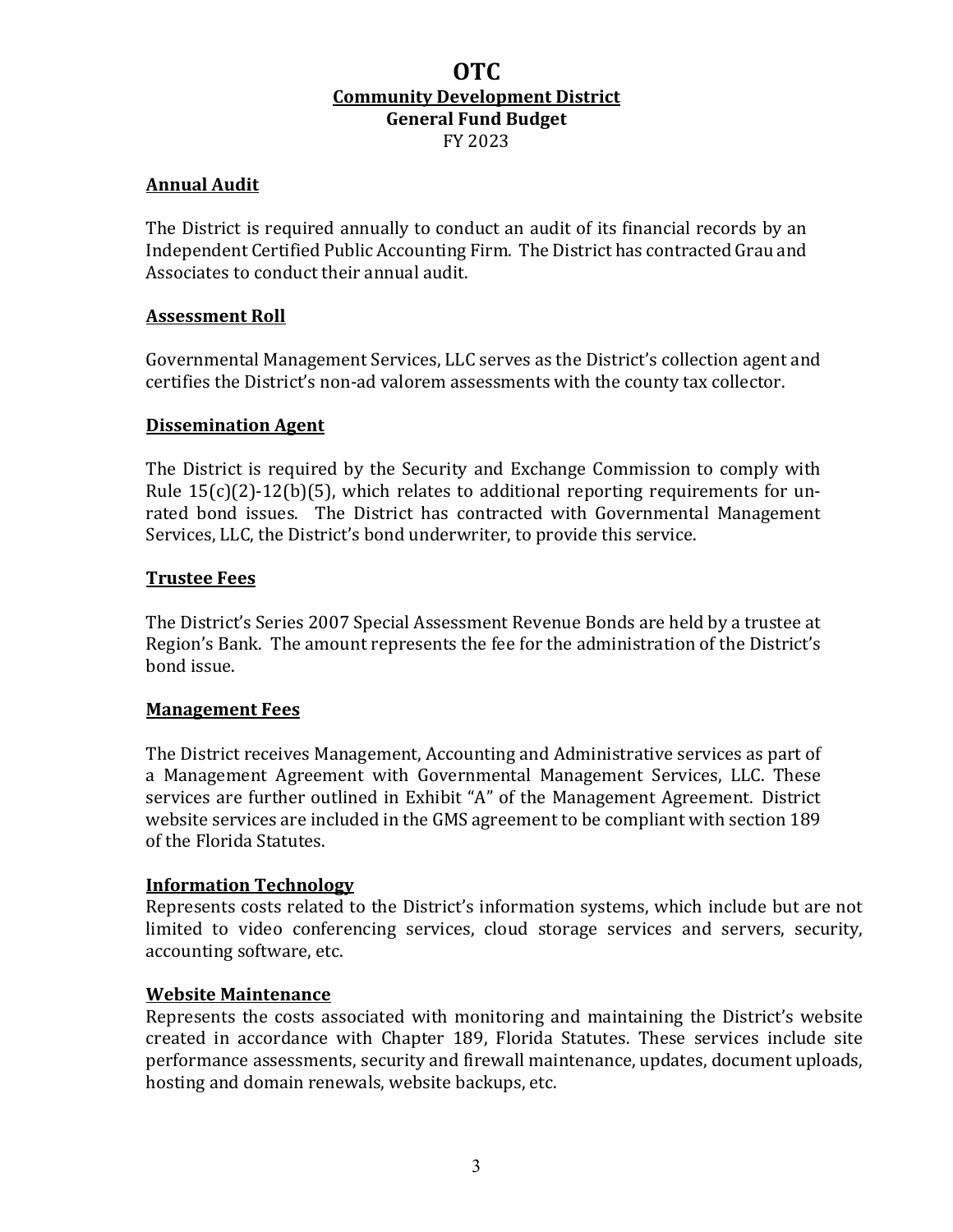#### **Telephone**

Telephone and fax machine

#### **Postage**

Mailing of agenda packages, overnight deliveries, correspondence, etc.

#### **Printing & Binding**

Printing and Binding agenda packages for board meetings, printing of computerized checks, stationary, envelopes, etc.

#### **Insurance**

The District's General Liability & Public Officials Liability Insurance policy is with Florida Insurance Alliance (FIA). The amount is based upon prior year's premiums.

#### **Travel**

Expenses the Board of Supervisors may incur due to attending an OTC Community Development District meeting or other District related travel expenses.

### **Legal Advertising**

The District is required to advertise various notices for Board meetings, public hearings etc. in a newspaper of general circulation.

#### **Other Current Charges**

This includes bank charges and any other miscellaneous expenses that are incurred during the year by the District.

#### **Office Supplies**

Miscellaneous office supplies.

#### **Dues, Licenses & Subscriptions**

The District is required to pay an annual fee to the Department of Community Affairs for \$175. This is the only expense under this category for the District.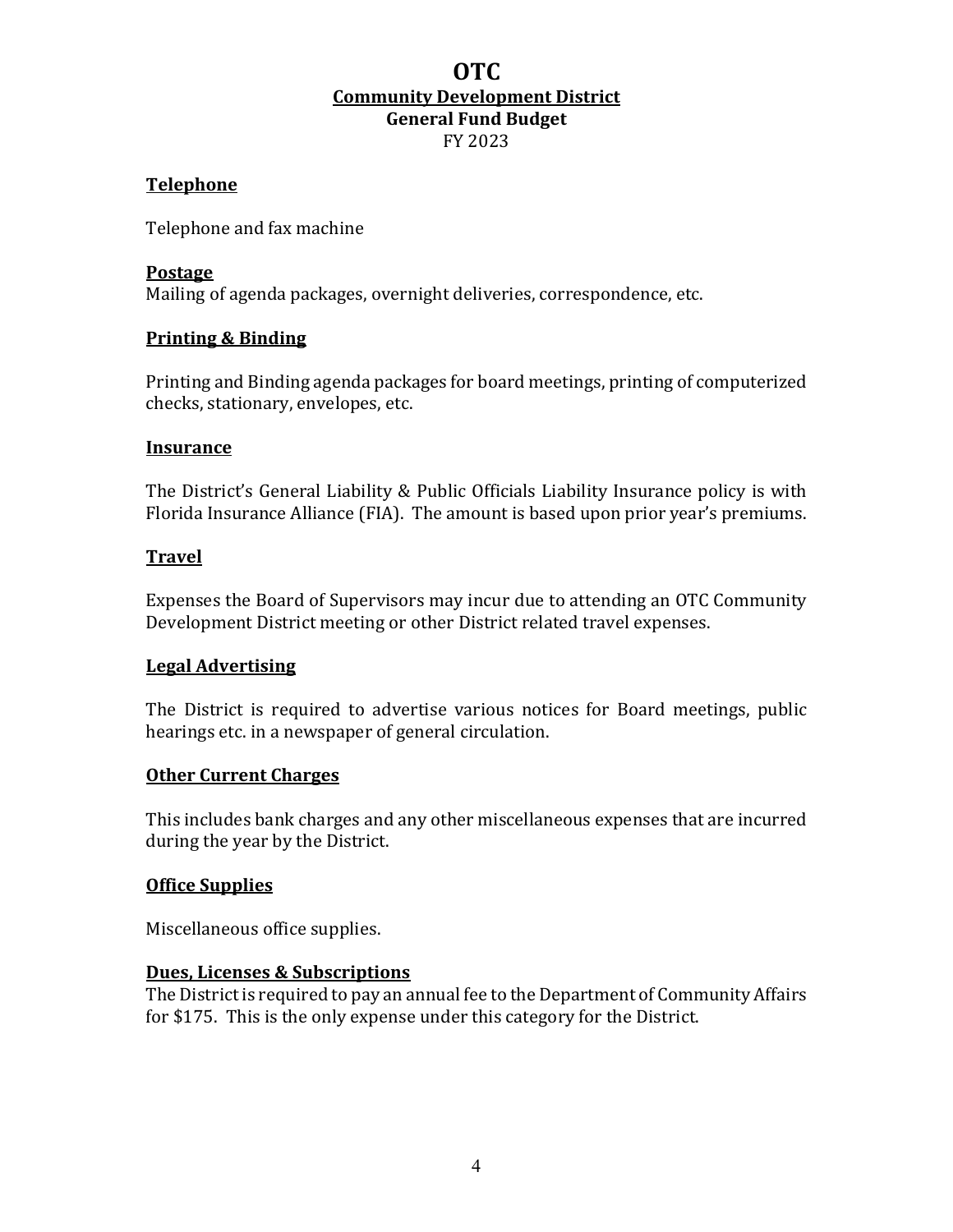#### **Maintenance:**

#### **Storm water**

The District has entered into an agreement with Jacksonville MZL, LLC for pond maintenance services dated January 2017. The agreement provides for Argyle to provide services related to District pond/storm water facilities and to maintain compliance with St. Johns Water River Management District permit #04-031-65850-43.

| \$204.00<br>\$2,448 |
|---------------------|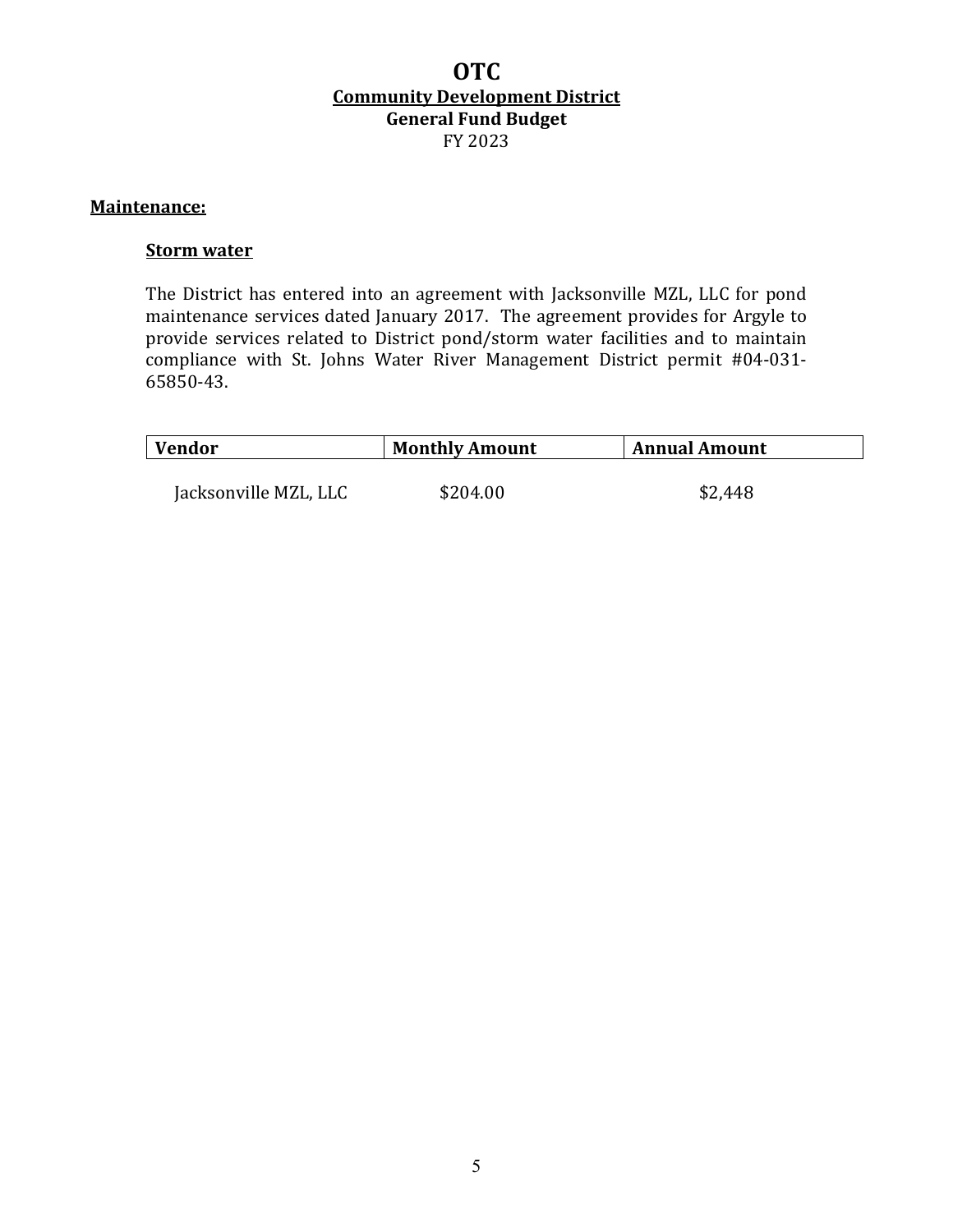#### **OTC Community Development District Debt Service Fund Series 2007A**

| <b>Description</b>                      |     | Adopted<br>Budget FY 22 | Actual as of<br>3/31/2022 | Projected<br>6 Months | Projected<br>9/30/2022 | Approved<br>Budget FY 23 |
|-----------------------------------------|-----|-------------------------|---------------------------|-----------------------|------------------------|--------------------------|
| Revenues                                |     |                         |                           |                       |                        |                          |
| Carry Forward Surplus (1)               | \$  | 270,415                 | \$<br>303.292             | \$                    | \$<br>303,292          | \$<br>353,522            |
| Assessments - Tax Collector             | \$  | 652,885                 | \$<br>639.799             | \$<br>13.086          | \$<br>652.885          | \$<br>652,885            |
| Interest Income                         |     | 100                     | \$30                      | \$<br>30              | \$<br>60               | \$<br>100                |
| <b>Total Revenues</b>                   | \$  | 979,050                 | \$943,121                 | \$<br>13,116          | \$<br>956,237          | \$1,006,507              |
| <b>Expenditures</b>                     |     |                         |                           |                       |                        |                          |
| Series 2007A                            |     |                         |                           |                       |                        |                          |
| Interest 11/1                           | \$  | 176,358                 | 176,358                   | \$                    | \$<br>176,358          | \$<br>169,733            |
| Interest 5/1                            | \$  | 176,358                 | \$                        | \$<br>176,358         | \$<br>176,358          | \$<br>169,733            |
| Principal 5/1                           |     | 250.000                 | \$                        | \$<br>250,000         | \$<br>250.000          | \$<br>260,000            |
| <b>Total Expenditures</b>               | -\$ | 602,715                 | \$176,358                 | \$<br>426,358         | \$<br>602,715          | \$<br>599,465            |
| <b>EXCESS REVENUES / (EXPENDITURES)</b> | \$  | 376,335                 | \$766,763                 | \$(413,241)           | \$<br>353,522          | \$<br>407,042            |

(1) Carryforward Surplus is net of reserve fund requirements

11/01/2023 Interest Payment \$ 162,842.5

| <b>Net Assessments</b>         | 652.885     |
|--------------------------------|-------------|
| Discounts & Collections (7.5%) | 52.937      |
| <b>Gross Assessments</b>       | 705,822     |
| Square Footage - 780,000       |             |
|                                |             |
| Net Assessemnts per square ft  | \$<br>0.837 |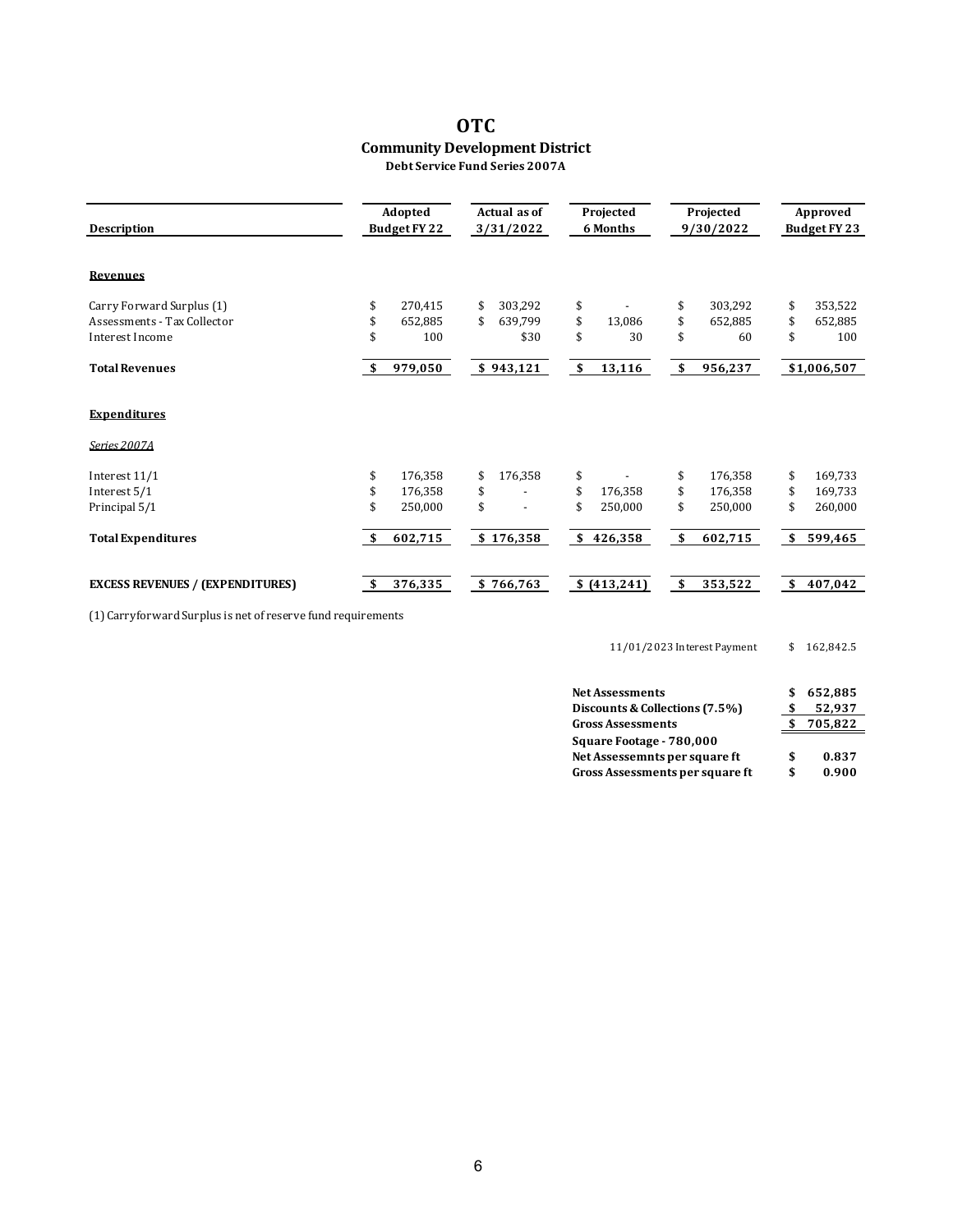## **OTC Community Development District**

Series 2007A Special Assessment Bonds

| Amortization Schedule |  |  |
|-----------------------|--|--|
|                       |  |  |

| <b>DATE</b> | <b>RATE</b> | <b>PRINCIPAL</b> | <b>INTEREST</b> | <b>TOTAL</b> |              |  |
|-------------|-------------|------------------|-----------------|--------------|--------------|--|
| 5/1/2022    | 5.30%       | \$<br>250,000    | \$<br>176,358   | \$           | 602,715      |  |
| 11/1/2022   | 5.30%       |                  | \$<br>169,733   |              | 596,090      |  |
| 5/1/2023    | 5.30%       | \$<br>260,000    | \$<br>169,733   |              |              |  |
| 11/1/2023   | 5.30%       |                  | \$<br>162,843   | \$           | 592,575      |  |
| 5/1/2024    | 5.30%       | \$<br>275,000    | \$<br>162,843   |              |              |  |
| 11/1/2024   | 5.30%       |                  | \$<br>155,555   | \$           | 593,398      |  |
| 5/1/2025    | 5.30%       | \$<br>290,000    | \$<br>155,555   |              |              |  |
| 11/1/2025   | 5.30%       |                  | \$<br>147,870   | \$           | 593,425      |  |
| 5/1/2026    | 5.30%       | \$<br>305,000    | \$<br>147,870   |              |              |  |
| 11/1/2026   | 5.30%       |                  | \$<br>139,788   | \$           | 592,658      |  |
| 5/1/2027    | 5.30%       | \$<br>320,000    | \$<br>139,788   |              |              |  |
| 11/1/2027   | 5.30%       |                  | \$<br>131,308   | \$           | 591,095      |  |
| 5/1/2028    | 5.30%       | \$<br>340,000    | \$<br>131,308   |              |              |  |
| 11/1/2028   | 5.30%       |                  | \$<br>122,298   | \$           | 593,605      |  |
| 5/1/2029    | 5.30%       | \$<br>360,000    | \$<br>122,298   |              |              |  |
| 11/1/2029   | 5.30%       |                  | \$<br>112,758   | \$           | 595,055      |  |
| 5/1/2030    | 5.30%       | \$<br>380,000    | \$<br>112,758   |              |              |  |
| 11/1/2030   | 5.30%       |                  | \$<br>102,688   | \$           | 595,445      |  |
| 5/1/2031    | 5.30%       | \$<br>400,000    | \$<br>102,688   |              |              |  |
| 11/1/2031   | 5.30%       |                  | \$<br>92,088    | \$           | 594,775      |  |
| 5/1/2032    | 5.30%       | \$<br>420,000    | \$<br>92,088    |              |              |  |
| 11/1/2032   | 5.30%       |                  | \$<br>80,958    | \$           | 593,045      |  |
| 5/1/2033    | 5.30%       | \$<br>445,000    | \$<br>80,958    |              |              |  |
| 11/1/2033   | 5.30%       |                  | \$<br>69,165    | \$           | 595,123      |  |
| 5/1/2034    | 5.30%       | \$<br>465,000    | \$<br>69,165    |              |              |  |
| 11/1/2034   | 5.30%       |                  | \$<br>56,843    |              | 591,008      |  |
| 5/1/2035    | 5.30%       | \$<br>495,000    | \$<br>56,843    |              |              |  |
| 11/1/2035   | 5.30%       |                  | \$<br>43,725    |              | 595,568      |  |
| 5/1/2036    | 5.30%       | \$<br>520,000    | \$<br>43,725    |              |              |  |
| 11/1/2036   | 5.30%       |                  | \$<br>29,945    |              | 593,670      |  |
| 5/1/2037    | 5.30%       | \$<br>550,000    | \$<br>29,945    |              |              |  |
| 11/1/1937   | 5.30%       |                  | \$<br>15,370    | \$           | 595,315      |  |
| 5/1/2038    | 5.30%       | \$<br>580,000    | \$<br>15,370    |              |              |  |
| 11/1/2038   |             |                  |                 |              | 595,370      |  |
|             |             | \$<br>6,655,000  | \$<br>3,618,575 |              | \$10,699,933 |  |